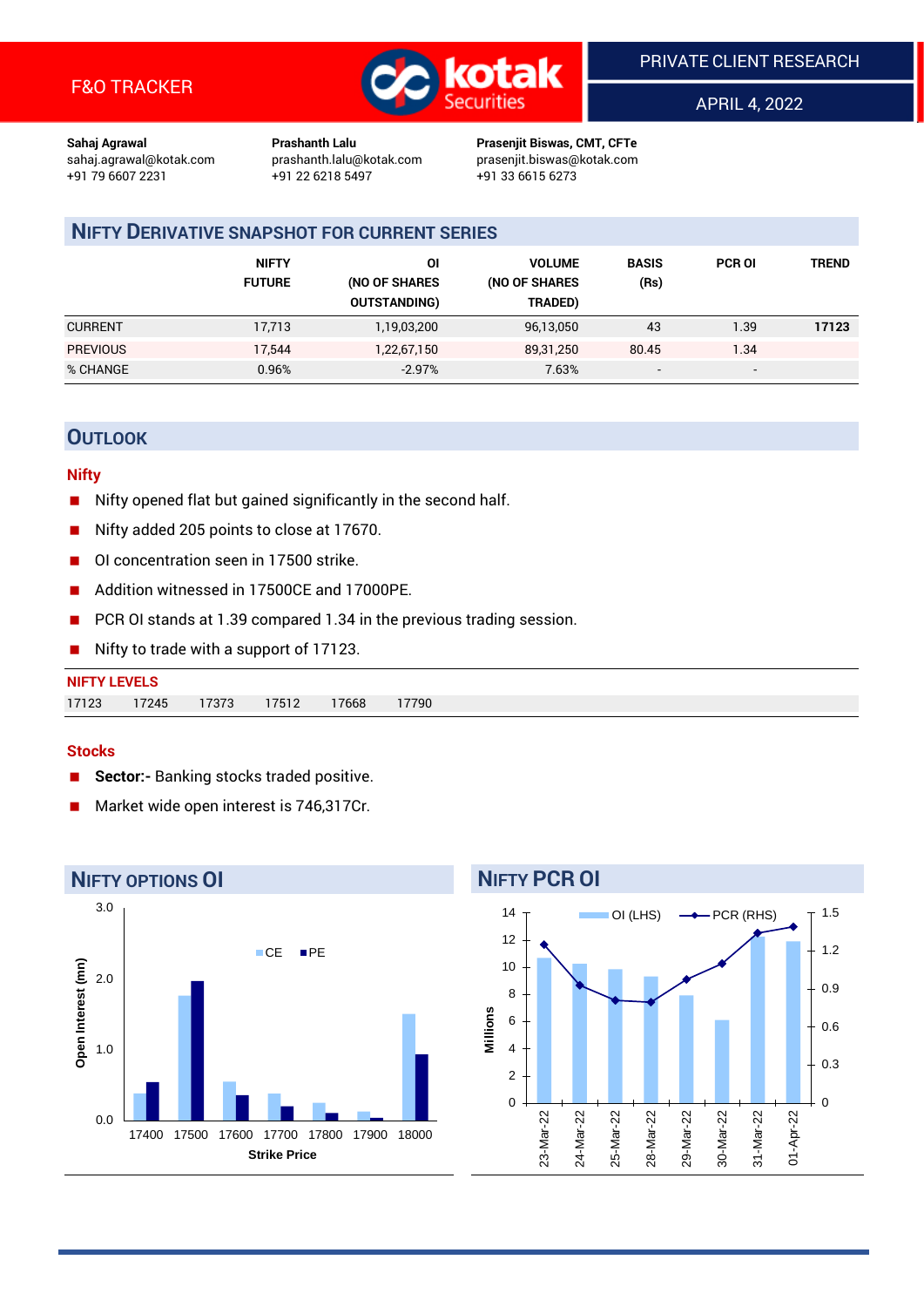# **FUTURE STATISTICS**

#### **OI INCREASE**

| <b>SYMBOL</b>     | OI    | ΟI           | <b>PRICE CHG</b> |
|-------------------|-------|--------------|------------------|
|                   | (%)   | (SHARES)     | $(\%)$           |
| <b>ALKEM</b>      | 26.5% | 1,80,400     | $-3.5%$          |
| <b>POWERGRID</b>  | 17.9% | 3,52,24,465  | 3.8%             |
| <b>BATAINDIA</b>  | 17.6% | 16,54,950    | 1.9%             |
| <b>ABB</b>        | 17.4% | 1,97,750     | $-2.0%$          |
| <b>IPCALAB</b>    | 14.9% | 9,32,400     | $-3.6%$          |
| <b>IDEA</b>       | 14.6% | 55,81,80,000 | 4.7%             |
| <b>BEL</b>        | 14.4% | 3,53,66,600  | 2.0%             |
| <b>HEROMOTOCO</b> | 14.2% | 43,63,800    | $-2.4%$          |
| <b>LICHSGFIN</b>  | 13.1% | 2,38,84,000  | 3.7%             |
| <b>GUJGASLTD</b>  | 12.2% | 43,02,500    | $-1.6%$          |

| <b>OI DECREASE</b> |          |              |                  |
|--------------------|----------|--------------|------------------|
| <b>SYMBOL</b>      | ΟI       | ΟI           | <b>PRICE CHG</b> |
|                    | (%)      | (SHARES)     | $(\%)$           |
| ONGC               | $-15.5%$ | 5,52,32,100  | 2.5%             |
| BANKBARODA         | $-9.6%$  | 10,29,48,300 | 3.9%             |
| <b>PERSISTENT</b>  | $-6.9%$  | 2,78,100     | $-0.9%$          |
| <b>MFSL</b>        | $-6.4%$  | 18.68.100    | 2.7%             |
| AMARAJABAT         | $-4.8%$  | 73,65,000    | 4.1%             |
| <b>BSOFT</b>       | $-4.7%$  | 41,60,000    | 2.6%             |
| <b>BPCL</b>        | $-4.2%$  | 2,03,99,400  | 4.2%             |
| <b>HINDUNILVR</b>  | $-3.9%$  | 1,36,32,300  | 1.4%             |
| <b>AUBANK</b>      | $-3.7%$  | 20,73,500    | 3.3%             |
| <b>LUPIN</b>       | $-3.6%$  | 99,28,850    | 2.5%             |

# **CASH STATISTICS**

| <b>TOP VOLUMES</b> |                      |              |              |  |  |  |  |
|--------------------|----------------------|--------------|--------------|--|--|--|--|
| <b>SYMBOL</b>      | <b>TRADED SHARES</b> | <b>VALUE</b> | <b>CLOSE</b> |  |  |  |  |
|                    | (QTY)                | (IN LAKHS)   |              |  |  |  |  |
| <b>ADANIPOWER</b>  | 14,20,17,760         | 2,78,551     | 203          |  |  |  |  |
| <b>HDFCBANK</b>    | 72,84,278            | 1,08,880     | 1,506        |  |  |  |  |
| <b>RELIANCE</b>    | 36,56,408            | 96,583       | 2,656        |  |  |  |  |
| SBIN               | 1,85,27,226          | 93,261       | 508          |  |  |  |  |
| <b>ICICIBANK</b>   | 1,26,58,848          | 92,725       | 736          |  |  |  |  |
| <b>HINDALCO</b>    | 1,53,00,787          | 86,980       | 571          |  |  |  |  |
| <b>TATAMOTORS</b>  | 1,93,80,324          | 84,809       | 441          |  |  |  |  |
| <b>TATASTEEL</b>   | 55,32,159            | 73.091       | 1.317        |  |  |  |  |
| <b>AXISBANK</b>    | 93,21,859            | 71,496       | 775          |  |  |  |  |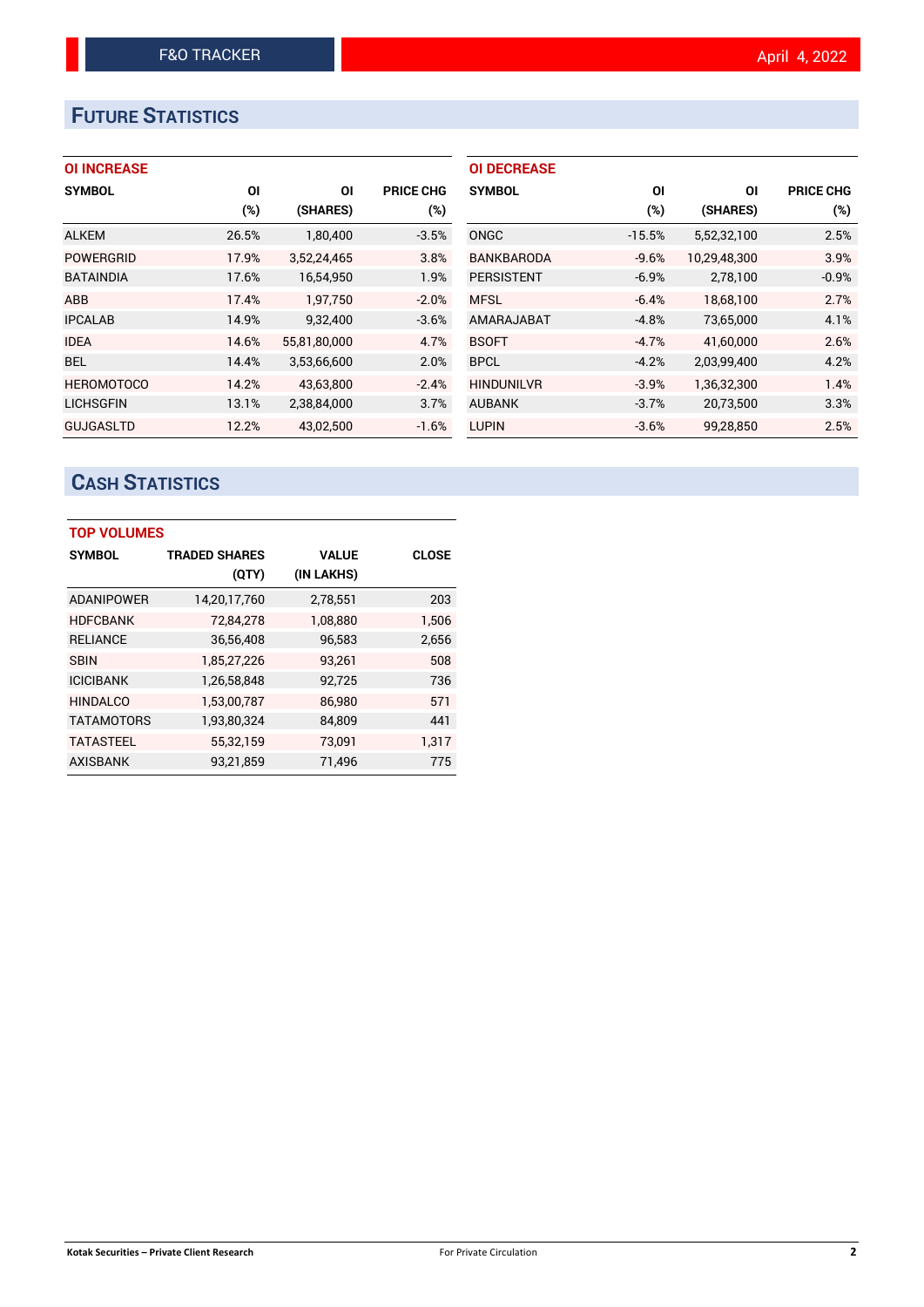## **OPTION STATISTICS**

#### **SIGNIFICANT CALL OPEN INTEREST**

| <b>SYMBOL</b>     | <b>STRK</b>  | <b>OPTION</b> | <b>CLOSE</b> | <b>FUT</b>   | ΟI        |
|-------------------|--------------|---------------|--------------|--------------|-----------|
|                   | <b>PRICE</b> | <b>TYPE</b>   | (RS)         | <b>CLOSE</b> | (SHARES)  |
| GAIL              | 160          | <b>CE</b>     | 7.6          | 162          | 83,75,300 |
| <b>HINDALCO</b>   | 600          | CE            | 14.4         | 573          | 46,50,450 |
| ONGC              | 170          | CE            | 5.6          | 168          | 83,62,200 |
| ONGC              | 175          | CF            | 3.6          | 168          | 81,85,100 |
| <b>MARUTI</b>     | 8,000        | CE            | 152.8        | 7,716        | 3,09,000  |
| <b>NTPC</b>       | 150          | CF            | 1.6          | 143          | 72.67.500 |
| ONGC              | 180          | CE            | 2.7          | 168          | 69,68,500 |
| GAIL              | 180          | CF.           | 1.6          | 162          | 36,17,300 |
| GAIL              | 170          | CE            | 3.6          | 162          | 35,38,000 |
| <b>TATAMOTORS</b> | 450          | СE            | 17.6         | 444          | 90.51.600 |

| <b>SIGNIFICANT PUT OPEN INTEREST</b> |              |               |              |              |           |  |  |  |  |
|--------------------------------------|--------------|---------------|--------------|--------------|-----------|--|--|--|--|
| <b>SYMBOL</b>                        | <b>STRK</b>  | <b>OPTION</b> | <b>CLOSE</b> | <b>FUT</b>   | ΟI        |  |  |  |  |
|                                      | <b>PRICE</b> | TYPE          | (RS)         | <b>CLOSE</b> | (SHARES)  |  |  |  |  |
| <b>POWERGRID</b>                     | 225          | <b>PE</b>     | 5.8          | 225          | 62,23,611 |  |  |  |  |
| <b>HEROMOTOCO</b>                    | 2,000        | <b>PE</b>     | 21.6         | 2,253        | 2,83,800  |  |  |  |  |
| <b>HEROMOTOCO</b>                    | 2,200        | PE            | 66.7         | 2,253        | 2,73,900  |  |  |  |  |
| <b>HEROMOTOCO</b>                    | 2.100        | <b>PE</b>     | 38.5         | 2.253        | 2,67,900  |  |  |  |  |
| <b>NTPC</b>                          | 140          | <b>PE</b>     | 2.5          | 143          | 35,05,500 |  |  |  |  |
| <b>TATAPOWER</b>                     | 220          | <b>PE</b>     | 2.0          | 247          | 57,84,750 |  |  |  |  |
| <b>TATAPOWER</b>                     | 240          | <b>PE</b>     | 7.4          | 247          | 57,57,750 |  |  |  |  |
| <b>MARUTI</b>                        | 7,000        | <b>PE</b>     | 60.2         | 7,716        | 1,32,300  |  |  |  |  |
| <b>TATAMOTORS</b>                    | 400          | <b>PE</b>     | 5.6          | 444          | 44,60,250 |  |  |  |  |
| <b>SBIN</b>                          | 500          | PF            | 11.8         | 511          | 38,56,500 |  |  |  |  |

| SIGNIFICANT CALL OPEN INTEREST ADDITION |              |               |              |        |              |              |  |  |
|-----------------------------------------|--------------|---------------|--------------|--------|--------------|--------------|--|--|
| <b>SYMBOL</b>                           | <b>STRK</b>  | <b>OPTION</b> | <b>OPEN</b>  | OI CHG | <b>CLOSE</b> | S            |  |  |
|                                         | <b>PRICE</b> | <b>TYPE</b>   | <b>INT</b>   | (%)    | (Rs)         |              |  |  |
| <b>NTPC</b>                             | 144          |               | CE 11,45,700 | 9950%  | 3.5          | P            |  |  |
| <b>NTPC</b>                             | 165          |               | CE 14,36,400 | 6200%  | 0.4          | B            |  |  |
| <b>ITC</b>                              | 302          |               | CE 1,95,200  | 6000%  | 0.6          | B            |  |  |
| <b>BEL</b>                              | 217          |               | CE 1,74,800  | 4500%  | 8.4          | Н            |  |  |
| <b>IDEA</b>                             | 9            |               | CE 30,80,000 | 4300%  | 1.5          | $\mathsf{I}$ |  |  |
| <b>CANBK</b>                            | 255          |               | CE 2,10,600  | 3800%  | 4.5          | B            |  |  |
| <b>POWERGRID</b>                        | 232          |               | CE 2,02,654  | 3700%  | 3.4          | N            |  |  |
| <b>IBULHSGFIN</b>                       | 195          |               | CE 1,05,400  | 3300%  | 3.5          | A            |  |  |
| <b>ONGC</b>                             | 205          |               | CE 2,61,800  | 3300%  | 0.7          | B            |  |  |
| <b>EXIDEIND</b>                         | 190          |               | CE 2.19.600  | 2950%  | 0.5          | N            |  |  |

| SIGNIFICANT PUT OPEN INTEREST ADDITION |              |               |             |        |              |  |  |  |  |
|----------------------------------------|--------------|---------------|-------------|--------|--------------|--|--|--|--|
| <b>SYMBOL</b>                          | <b>STRK</b>  | <b>OPTION</b> | <b>OPEN</b> | OI CHG | <b>CLOSE</b> |  |  |  |  |
|                                        | <b>PRICE</b> | <b>TYPE</b>   | <b>INT</b>  | (%)    | (Rs)         |  |  |  |  |
| POWERGRID                              | 217          | <b>PE</b>     | 2,98,648    | 5500%  | 3.3          |  |  |  |  |
| <b>BANKBARODA</b>                      | 103          | <b>PE</b>     | 5,38,200    | 4500%  | 1.1          |  |  |  |  |
| BFI.                                   | 212          | <b>PE</b>     | 1.40.600    | 3600%  | 7.1          |  |  |  |  |
| <b>HDFCBANK</b>                        | 1,490        | <b>PE</b>     | 1.13.300    | 2843%  | 33.7         |  |  |  |  |
| <b>IOC</b>                             | 122          | <b>PE</b>     | 1,82,000    | 2700%  | 3.7          |  |  |  |  |
| <b>BFI</b>                             | 185          | <b>PE</b>     | 2,05,200    | 2600%  | 0.9          |  |  |  |  |
| <b>NTPC</b>                            | 128          | <b>PE</b>     | 4,10,400    | 2300%  | 0.6          |  |  |  |  |
| <b>AUROPHARMA</b>                      | 580          | <b>PE</b>     | 1,23,000    | 2243%  | 4.1          |  |  |  |  |
| <b>BHEL</b>                            | 53           | <b>PE</b>     | 6,93,000    | 1550%  | 2.3          |  |  |  |  |
| M&M                                    | 820          | <b>PE</b>     | 1,44,900    | 1492%  | 21.6         |  |  |  |  |

|                   | <b>CALL OPTION VOLUMES</b> |               |                  |              |                   | <b>PUT OPTION VOLUMES</b> |               |                  |              |  |
|-------------------|----------------------------|---------------|------------------|--------------|-------------------|---------------------------|---------------|------------------|--------------|--|
| <b>SYMBOL</b>     | <b>STRK</b>                | <b>OPTION</b> | <b>CONTRACTS</b> | <b>CLOSE</b> | <b>SYMBOL</b>     | <b>STRK</b>               | <b>OPTION</b> | <b>CONTRACTS</b> | <b>CLOSE</b> |  |
|                   | <b>PRICE</b>               | <b>TYPE</b>   |                  | (Rs)         |                   | <b>PRICE</b>              | <b>TYPE</b>   |                  | (Rs)         |  |
| <b>SBIN</b>       | 500                        | <b>CE</b>     | 13,895           | 22.6         | <b>RELIANCE</b>   | 2,600                     | <b>PE</b>     | 6,933            | 47.4         |  |
| <b>RELIANCE</b>   | 2.700                      | <b>CE</b>     | 12,650           | 59.1         | <b>SBIN</b>       | 500                       | <b>PE</b>     | 5.566            | 11.8         |  |
| <b>JUBLFOOD</b>   | 2,700                      | <b>CE</b>     | 10,477           | 162.9        | <b>HEROMOTOCO</b> | 2,200                     | <b>PE</b>     | 4,538            | 66.7         |  |
| <b>HDFCBANK</b>   | 1.500                      | <b>CE</b>     | 10.001           | 38.5         | <b>RELIANCE</b>   | 2.500                     | <b>PE</b>     | 4.047            | 21.9         |  |
| <b>TATASTEEL</b>  | 1,340                      | <b>CE</b>     | 8,842            | 50.5         | <b>HEROMOTOCO</b> | 2,100                     | <b>PE</b>     | 3,932            | 38.5         |  |
| <b>HINDALCO</b>   | 600                        | <b>CE</b>     | 8.613            | 14.4         | <b>INFY</b>       | 1.900                     | <b>PE</b>     | 3.793            | 53.0         |  |
| <b>TATASTEEL</b>  | 1,400                      | <b>CE</b>     | 8,612            | 28.8         | <b>HEROMOTOCO</b> | 2,000                     | PE            | 3,731            | 21.6         |  |
| <b>SBIN</b>       | 520                        | <b>CE</b>     | 8.303            | 12.3         | <b>TATASTEEL</b>  | 1,300                     | <b>PE</b>     | 3,615            | 48.1         |  |
| <b>AXISBANK</b>   | 800                        | <b>CE</b>     | 7,981            | 15.8         | <b>RELIANCE</b>   | 2,400                     | PE            | 3,302            | 10.0         |  |
| <b>HEROMOTOCO</b> | 2.300                      | <b>CE</b>     | 7.960            | 67.2         | <b>RELIANCE</b>   | 2,640                     | <b>PE</b>     | 3,251            | 63.5         |  |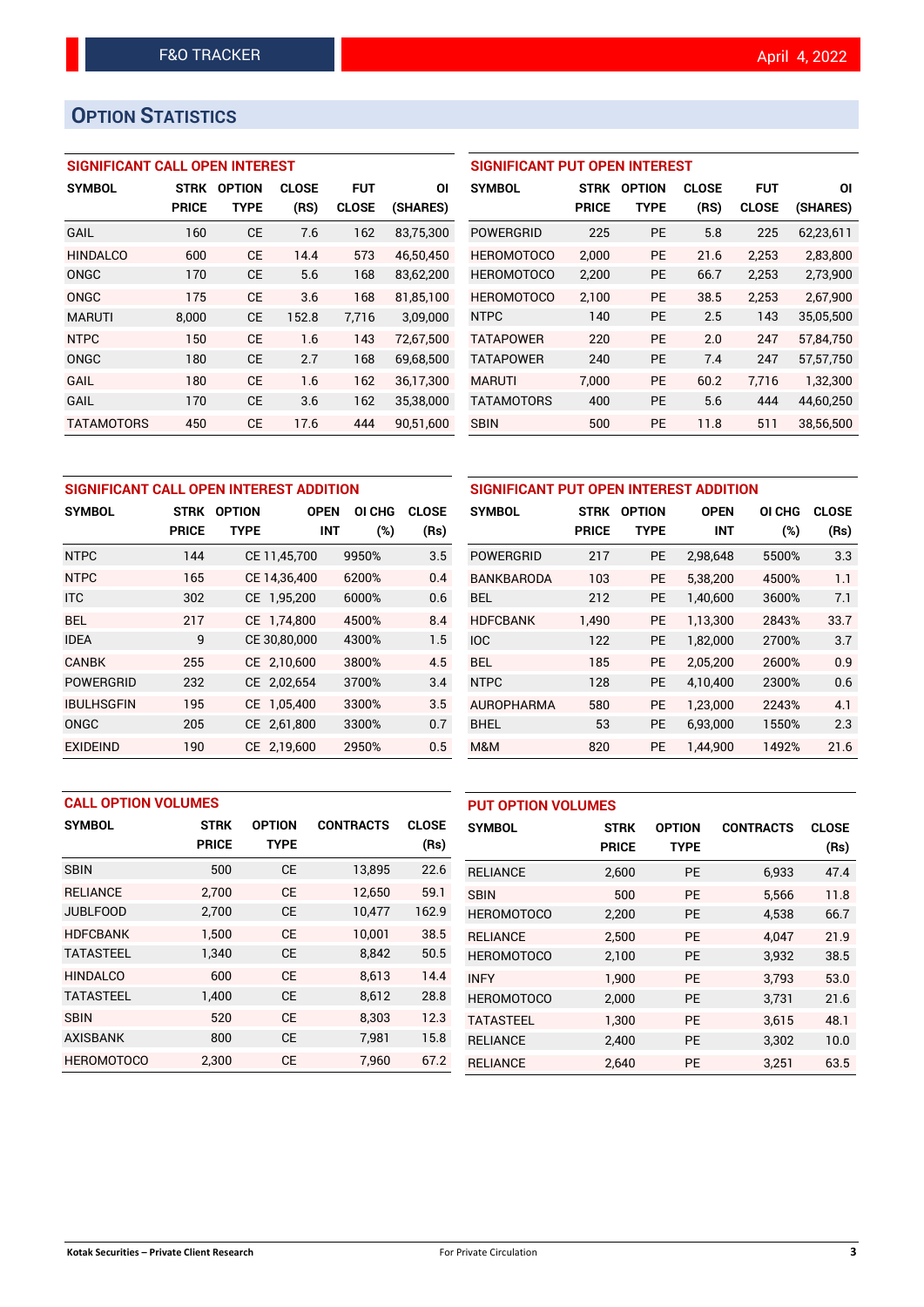#### **RATING SCALE (PRIVATE CLIENT GROUP)**

- **BUY**  Stock/Index looks strong from the expiry/near term perspective and is expected to gain on the basis of technical and/or derivative parameters. Time frame is minimum of current expiry and in certain cases extend to the next series depending on the stock behaviour. Strict stop loss needs to be adhered to for every buy/long recommendation given.
- **SELL** Stock/Index looks weak from the expiry/near term perspective and is expected to gain on the basis of technical and/or derivative parameters. Time frame is minimum of current expiry and in certain cases extend to the next series depending on the stock behaviour. Strict stop loss needs to be adhered to for every sell/short recommendation given.

#### **FUNDAMENTAL RESEARCH TEAM (PRIVATE CLIENT GROUP)**

**Shrikant Chouhan Arun Agarwal Amit Agarwal, CFA Hemali Dhame** shrikant.chouhan@kotak.com arun.agarwal@kotak.com agarwal.amit@kotak.com Hemali.Dhame@kotak.com +91 22 6218 5408 +91 22 6218 6443 +91 22 6218 6439 +91 22 6218 6433

Metals & Mining, Midcap Pharmaceuticals Pharmaceuticals Research Associate Support Executive<br>
iatin.damania@kotak.com purvi.shah@kotak.com rini.mehta@kotak.com k.kathirvelu@kotak.com jatin.damania@kotak.com

**Sumit Pokharna** Pankaj Kumar<br>Oil and Gas, Information Tech Construction, sumit.pokharna@kotak.com pankajr.kumar@kotak.com +91 22 6218 6438 +91 22 6218 6434

# **Jatin Damania Purvi Shah Rini Mehta K. Kathirvelu**

Construction, Capital Goods & Midcaps

Transportation, Paints, FMCG

+91 22 6218 6440 +91 22 6218 6432 +91 80801 97299 +91 22 6218 6427

#### **TECHNICAL RESEARCH TEAM (PRIVATE CLIENT GROUP)**

[shrikant.chouhan@kotak.com](mailto:shrikant.chouhan@kotak.com) [amol.athawale@kotak.com](mailto:amol.athawale@kotak.com) Research Associate +91 22 6218 5408 +91 20 6620 3350 [sayed.haider@kotak.com](mailto:sayed.haider@kotak.com)

**Shrikant Chouhan Amol Athawale Sayed Haider**

+91 22 62185498

#### **DERIVATIVES RESEARCH TEAM (PRIVATE CLIENT GROUP)**

+91 79 6607 2231 +91 22 6218 5497 +91 33 6615 6273

**Sahaj Agrawal Prashanth Lalu Prasenjit Biswas, CMT, CFTe** [prasenjit.biswas@kotak.com](mailto:prasenjit.biswas@kotak.com)